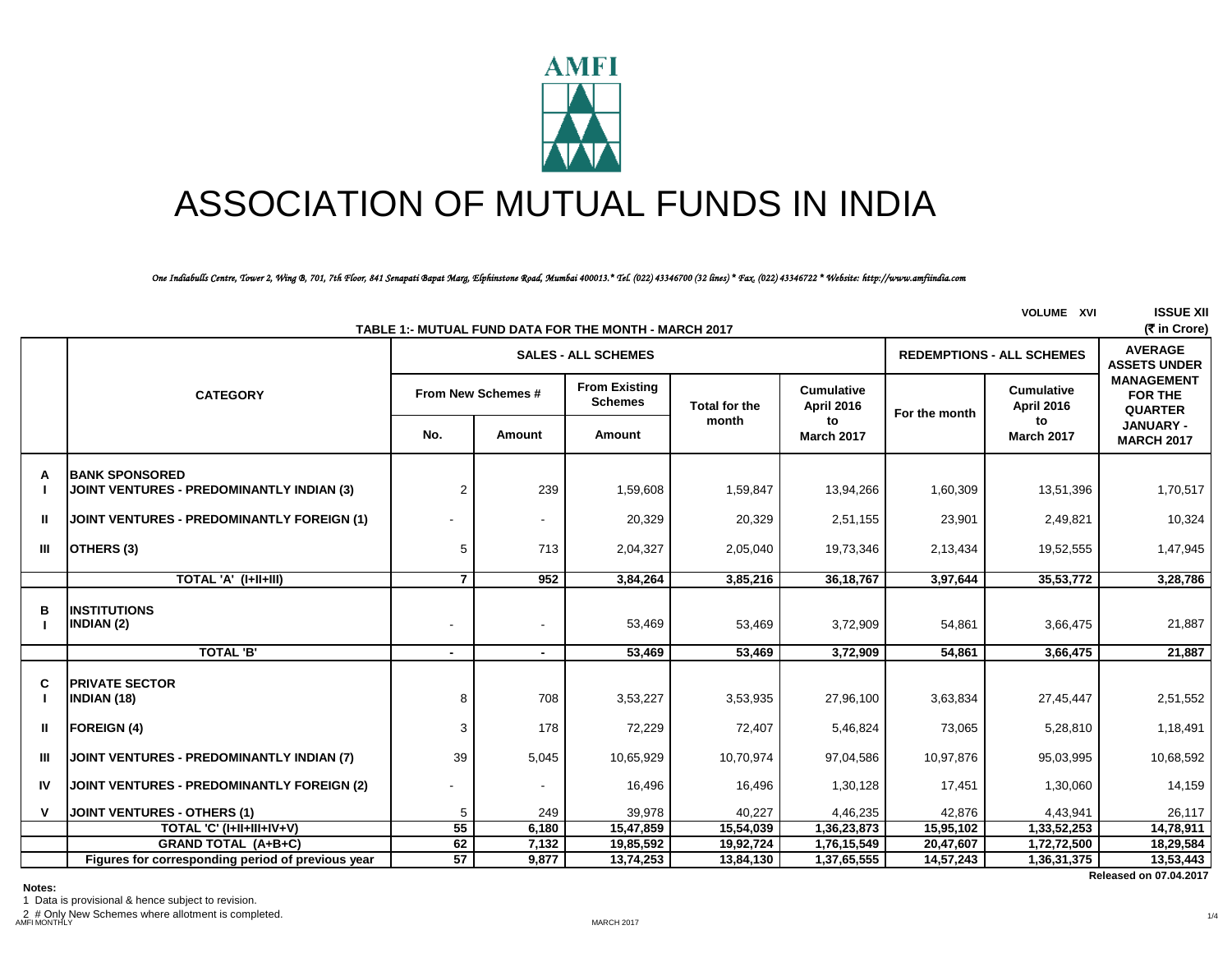|                                                 | TABLE 2:- SALES DURING THE MONTH OF MARCH 2017 - TYPE AND CATEGORY WISE |  |
|-------------------------------------------------|-------------------------------------------------------------------------|--|
| 2.1 *NEW SCHEMES LAUNCHED (ALLOTMENT COMPLETED) |                                                                         |  |

 **(**` **in Crore)**

|                                 |                      | Open End |                      | <b>Close End</b> | <b>Interval Fund</b> |                          | <b>TOTAL</b>         |        |  |  |
|---------------------------------|----------------------|----------|----------------------|------------------|----------------------|--------------------------|----------------------|--------|--|--|
|                                 | <b>No.of Schemes</b> | Amount   | <b>No.of Schemes</b> | Amount           | <b>No.of Schemes</b> | Amount                   | <b>No.of Schemes</b> | Amount |  |  |
| <b>INCOME</b>                   |                      | 259      | 52                   | 6,204            |                      |                          | 54                   | 6,463  |  |  |
| <b>INFRASTRUCTURE DEBT FUND</b> |                      |          |                      |                  |                      |                          |                      |        |  |  |
| <b>EQUITY</b>                   |                      |          |                      | 344              |                      |                          |                      | 344    |  |  |
| <b>BALANCED</b>                 |                      |          |                      |                  |                      |                          |                      |        |  |  |
| <b>LIQUID/MONEY MARKET</b>      |                      |          |                      |                  |                      |                          |                      |        |  |  |
| <b>IGILT</b>                    |                      |          |                      |                  |                      |                          |                      |        |  |  |
| <b>ELSS - EQUITY</b>            |                      |          |                      | 325              |                      |                          |                      | 325    |  |  |
| <b>GOLD ETF</b>                 |                      |          |                      |                  |                      |                          |                      |        |  |  |
| <b>OTHER ETFS</b>               |                      |          |                      |                  |                      |                          |                      |        |  |  |
| <b>FUND OF FUNDS INVESTING</b>  |                      |          |                      |                  |                      | $\overline{\phantom{a}}$ |                      |        |  |  |
| <b>OVERSEAS</b>                 |                      |          |                      |                  |                      |                          |                      |        |  |  |
| <b>TOTAL</b>                    |                      | 259      | 60                   | 6,873            |                      |                          | 62                   | 7,132  |  |  |

**\$ Includes an amount of Rs. 13 crore pertaining to transactions of NFO of Closed ended Income schemes launched in February 2017, but processed in March 2017, due to challenges in reconciliation (consolidated credits, incomplete narration etc.).**

#### **\*NEW SCHEMES LAUNCHED :**

| <b>OPEN END INCOME:</b>        | <b>IDFC Credit Opportunities Fund and Mirae Asset Dynamic Bond Fund.</b>                                                                                                                                                                                                                                                                                                                                                                                                                                                                                                                                                                                                                                                                                                                                                                                                                                                                                                                                                                                                                                                                                                                                                                                                                                                                                                                                                                                                             |
|--------------------------------|--------------------------------------------------------------------------------------------------------------------------------------------------------------------------------------------------------------------------------------------------------------------------------------------------------------------------------------------------------------------------------------------------------------------------------------------------------------------------------------------------------------------------------------------------------------------------------------------------------------------------------------------------------------------------------------------------------------------------------------------------------------------------------------------------------------------------------------------------------------------------------------------------------------------------------------------------------------------------------------------------------------------------------------------------------------------------------------------------------------------------------------------------------------------------------------------------------------------------------------------------------------------------------------------------------------------------------------------------------------------------------------------------------------------------------------------------------------------------------------|
| <b>ICLOSE END INCOME:</b>      | Birla Sun Life Fixed Term Plan - Series OF (1151 days), Series OG (1146 days), Series OH (1120 days), Series OI (1120 days), Series OJ (1136 days), Series OK (1135 days) and<br>Series OL (1148 days); DHFL Pramerica Dual Advantage Fund Series 1, DHFL Pramerica Fixed Duration Fund Series AC, Series AE, Series AF, and Series AG; DSP BlackRock FMP<br>- Series 204 - 37M, Series 205 - 37M and Series 209 - 37M; Edelweiss Fixed Maturity Plan - Series 41; Franklin India FMPs - Series 1 - Plan A (1108 days); HDFC Charity Fund For<br>Cancer Cure - Debt Plan, HDFC FMP 1170D February 2017 (1) Series 37, 1188D March 2017 (1) Series 38 and 1213D March 2017 (1) Series 38; ICICI Prudential Capital Protection<br>Oriented Fund-Series XI Plan C 1255 Days, Plan D 1247 Days and Plan E 1222 Days, ICICI Prudential FMP Series 80 - 1245 days Plan L, 1150 days Plan N, 1233 days Plan O, 1231<br>days Plan P, 1227 days Plan Q, 1138 days Plan R, 1125 days Plan S, 1225 days Plan T and 1216 days Plan U; IDFC Fixed Term Plan - Series 129 and Series 131; Invesco India<br>FMP - Series 29 - Plan B; Kotak FMP Series 200 and Series 202; L&T FMP - Series XIV - Scheme C; Reliance Fixed Horizon Fund XXXII Series 10, XXXIII Series 1, Series 2, Series<br>3, Series 4, Series 5, Series 6 and Series 7; SBI Debt Fund Series B-49 (1170 days); UTI Fixed Term Income Fund Series XXVI - V (1160 days), VI (1146 days), VII (1140 days) and<br>VIII (1154 days). |
| <b>ICLOSE END EQUITY:</b>      | Birla Sun Life Resurgent India Fund - Series 3; HDFC Charity Fund For Cancer Cure - Arbitrage Plan; Sundaram TOP 100-Series-VI and Series-VII, Sundaram Value Fund Series VII                                                                                                                                                                                                                                                                                                                                                                                                                                                                                                                                                                                                                                                                                                                                                                                                                                                                                                                                                                                                                                                                                                                                                                                                                                                                                                        |
| <b>ICLOSE END ELSS EQUITY:</b> | SBI Long Term Advantage Fund - Series IV; Sundaram Long Term Micro Cap Tax Advantage Fund Series IV; UTI Long Term Advantage Fund - Series V                                                                                                                                                                                                                                                                                                                                                                                                                                                                                                                                                                                                                                                                                                                                                                                                                                                                                                                                                                                                                                                                                                                                                                                                                                                                                                                                         |

#### **2.2 EXISTING SCHEMES**

|                                 | Open End             |           |                      | <b>Close End</b> |                      | <b>Interval Fund</b> |                      | <b>TOTAL</b> |  |
|---------------------------------|----------------------|-----------|----------------------|------------------|----------------------|----------------------|----------------------|--------------|--|
|                                 | <b>No.of Schemes</b> | Amount    | <b>No.of Schemes</b> | Amount           | <b>No.of Schemes</b> | Amount               | <b>No.of Schemes</b> | Amount       |  |
| <b>INCOME</b>                   | 254                  | 81,166    | 1,203                |                  | 64                   |                      | 1,521                | 81,170       |  |
| <b>INFRASTRUCTURE DEBT FUND</b> |                      |           |                      |                  |                      |                      |                      |              |  |
| <b>EQUITY</b>                   | 315                  | 25,624    | 100                  |                  |                      |                      | 415                  | 25,624       |  |
| <b>BALANCED</b>                 | 30                   | 8,894     |                      |                  |                      |                      | 30                   | 8,894        |  |
| <b>LIQUID/MONEY MARKET</b>      | 52                   | 18,59,175 |                      |                  |                      |                      | 52                   | 18,59,175    |  |
| <b>IGILT</b>                    | 41                   | 274       |                      |                  |                      |                      | 41                   | 274          |  |
| <b>IELSS - EQUITY</b>           | 43                   | 3.403     | 18                   |                  |                      |                      | 61                   | 3,403        |  |
| <b>GOLD ETF</b>                 | 12                   |           |                      |                  |                      |                      | $12 \overline{ }$    |              |  |
| <b>OTHER ETFS</b>               | 51                   | 7,026     |                      |                  |                      |                      | 51                   | 7,026        |  |
| <b>IFUND OF FUNDS INVESTING</b> | 29                   | 25        |                      |                  |                      |                      | 29                   | 25           |  |
| <b>OVERSEAS</b>                 |                      |           |                      |                  |                      |                      |                      |              |  |
| <b>TOTAL</b>                    | 827                  | 19,85,588 | 1,328                |                  | 64                   |                      | 2219                 | 19,85,592    |  |

|                                                    | <b>2.3 TOTAL OF ALL SCHEMES</b> |           |                      |                  |                          |                      |                      |              |  |  |
|----------------------------------------------------|---------------------------------|-----------|----------------------|------------------|--------------------------|----------------------|----------------------|--------------|--|--|
|                                                    |                                 | Open End  |                      | <b>Close End</b> |                          | <b>Interval Fund</b> |                      | <b>TOTAL</b> |  |  |
|                                                    | <b>No.of Schemes</b>            | Amount    | <b>No.of Schemes</b> | Amount           | <b>No.of Schemes</b>     | Amount               | <b>No.of Schemes</b> | Amount       |  |  |
| <b>INCOME</b>                                      | 256                             | 81,425    | 1,255                | 6,204            | 64                       |                      | 1,575                | 87,633       |  |  |
| <b>IINFRASTRUCTURE DEBT FUND</b>                   | $\sim$                          |           |                      |                  | $\overline{\phantom{a}}$ |                      |                      |              |  |  |
| <b>IEQUITY</b>                                     | 315                             | 25,624    | 105                  | 344              |                          |                      | 420                  | 25,968       |  |  |
| <b>BALANCED</b>                                    | 30                              | 8,894     |                      |                  | $\overline{\phantom{a}}$ |                      | 30                   | 8,894        |  |  |
| <b>LIQUID/MONEY MARKET</b>                         | 52                              | 18,59,175 |                      |                  |                          |                      | 52                   | 18,59,175    |  |  |
| <b>IGILT</b>                                       | 41                              | 274       |                      |                  | $\overline{\phantom{a}}$ |                      | 41                   | 274          |  |  |
| <b>ELSS - EQUITY</b>                               | 43                              | 3,403     | $\sim$               | 325              |                          |                      | 64                   | 3,728        |  |  |
| <b>GOLD ETF</b>                                    | 12                              |           |                      |                  | -                        |                      | 12                   |              |  |  |
| <b>OTHER ETFS</b>                                  | 51                              | 7,026     |                      |                  |                          |                      | 51                   | 7,026        |  |  |
| <b>IFUND OF FUNDS INVESTING</b><br><b>OVERSEAS</b> | 29                              | 25        |                      | ٠                | $\overline{\phantom{a}}$ |                      | 29                   | 25           |  |  |
| <b>TOTAL</b>                                       | 829                             | 19,85,847 | 1,388                | 6,873            | 64                       |                      | 2281                 | 19,92,724    |  |  |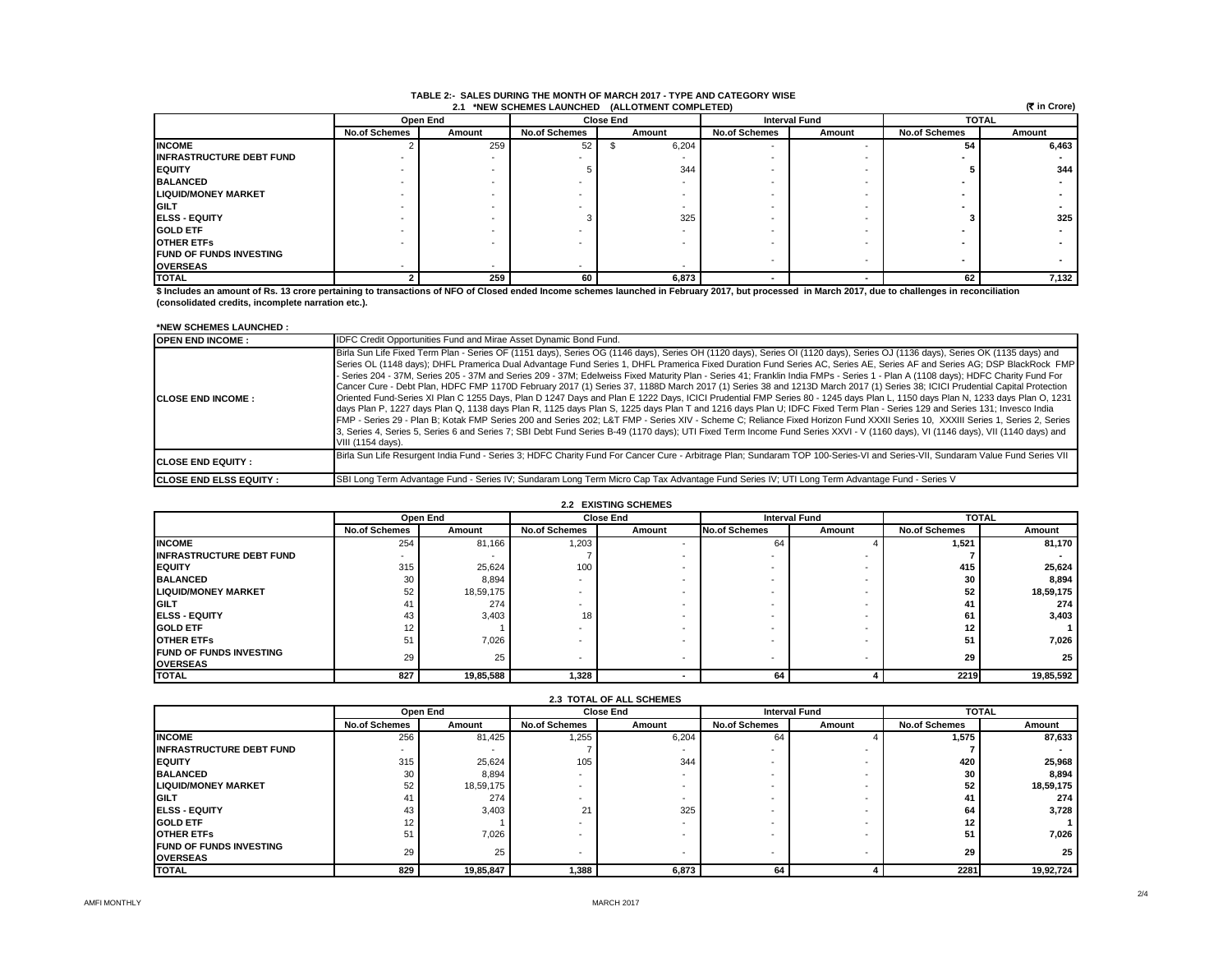#### **Table 3:-**

## **REDEMPTIONS / REPURCHASES DURING THE MONTH OF MARCH 2017**

| <u>REDEMF HONO / REFURCHASES DURING THE MONTH OF MARCH ZUTF</u><br>(₹ in Crore)<br><b>CATEGORY &amp; TYPE WISE</b> |           |                          |                          |              |                                         |                                                |                                                 |  |  |  |
|--------------------------------------------------------------------------------------------------------------------|-----------|--------------------------|--------------------------|--------------|-----------------------------------------|------------------------------------------------|-------------------------------------------------|--|--|--|
|                                                                                                                    | Open End  | <b>Close End</b>         | <b>Interval Fund</b>     | <b>TOTAL</b> | Net Inflow / (Outflow)<br>For the Month | Net Inflow / (Outflow)<br>For the Current Year | Net Inflow / (Outflow)<br>For the Previous Year |  |  |  |
| <b>INCOME</b>                                                                                                      | 1,41,822  | 1,575                    | 483                      | 1,43,880     | (56, 247)                               | 1,20,633                                       | 14,738                                          |  |  |  |
| <b>INFRASTRUCTURE DEBT FUND</b>                                                                                    |           |                          | $\overline{\phantom{0}}$ |              |                                         |                                                | 403                                             |  |  |  |
| <b>IEQUITY</b>                                                                                                     | 20,293    | 365                      |                          | 20,658       | 5,310                                   | 60,270                                         | 67,611                                          |  |  |  |
| <b>BALANCED</b>                                                                                                    | 2,942     |                          |                          | 2,942        | 5,952                                   | 36,610                                         | 19,743                                          |  |  |  |
| <b>LIQUID/MONEY MARKET</b>                                                                                         | 18,74,322 | $\overline{\phantom{0}}$ |                          | 18,74,322    | (15, 147)                               | 95,826                                         | 17,109                                          |  |  |  |
| GILT                                                                                                               | 1,405     | -                        | $\overline{\phantom{0}}$ | 1,405        | (1, 131)                                | (3,306)                                        | 759                                             |  |  |  |
| <b>ELSS - EQUITY</b>                                                                                               | 574       | 248                      |                          | 822          | 2,906                                   | 10,097                                         | 6,413                                           |  |  |  |
| <b>GOLD ETFS</b>                                                                                                   | 81        |                          |                          | 81           | (80)                                    | (775)                                          | (903)                                           |  |  |  |
| <b>OTHER ETFS</b>                                                                                                  | 3,427     |                          |                          | 3,427        | 3,599                                   | 24,054                                         | 8,724                                           |  |  |  |
| <b>FUND OF FUNDS INVESTING</b><br><b>OVERSEAS</b>                                                                  | 70        |                          |                          | 70           | (45)                                    | (360)                                          | (417)                                           |  |  |  |
| <b>TOTAL</b>                                                                                                       | 20,44,936 | 2,188                    | 483                      | 20,47,607    | (54, 883)                               | 3,43,049                                       | 1,34,180                                        |  |  |  |

### **Table 4:-**

## **ASSETS UNDER MANAGEMENT AS ON MARCH 31, 2017 CATEGORY & TYPE WISE**

| <b>CATEGORY &amp; TYPE WISE</b>                   |           |                  |                          |              |            |  |  |  |
|---------------------------------------------------|-----------|------------------|--------------------------|--------------|------------|--|--|--|
|                                                   | Open End  | <b>Close End</b> | <b>Interval Fund</b>     | <b>TOTAL</b> | % to Total |  |  |  |
| <b>INCOME</b>                                     | 5,90,243  | 1,48,956         | 4,584                    | 7,43,783     | 42         |  |  |  |
| <b>INFRASTRUCTURE DEBT FUND</b>                   |           | 1,908            |                          | 1,908        | @          |  |  |  |
| <b>EQUITY</b>                                     | 4,59,958  | 22.180           |                          | 4,82,138     | 27         |  |  |  |
| <b>BALANCED</b>                                   | 84.763    |                  |                          | 84,763       | 5          |  |  |  |
| <b>LIQUID/MONEY MARKET</b>                        | 3,14,086  |                  | -                        | 3,14,086     | 18         |  |  |  |
| <b>GILT</b>                                       | 14,875    |                  |                          | 14,875       |            |  |  |  |
| <b>IELSS - EQUITY</b>                             | 57,704    | 3,699            |                          | 61,403       | 4          |  |  |  |
| <b>GOLD ETF</b>                                   | 5,480     |                  |                          | 5,480        | @          |  |  |  |
| <b>OTHER ETFS</b>                                 | 44.436    | -                |                          | 44,436       | 3          |  |  |  |
| <b>FUND OF FUNDS INVESTING</b><br><b>OVERSEAS</b> | 1.747     | -                | $\overline{\phantom{a}}$ | 1.747        | @          |  |  |  |
| <b>ITOTAL</b>                                     | 15,73,292 | 1,76,743         | 4,584                    | 17,54,619    | 100        |  |  |  |

**@ Less than 1 %.**

| Table 5:-            | DATA ON FUND OF FUNDS (DOMESTIC) - MARCH 2017 | (₹ in Crore) |            |                                                              |                                                                   |
|----------------------|-----------------------------------------------|--------------|------------|--------------------------------------------------------------|-------------------------------------------------------------------|
|                      | No. of Schemes                                | <b>Sales</b> | Redemption | Assets under<br>Management<br>as on<br><b>March 31, 2017</b> | Average Assets under<br><b>Management for the</b><br><b>Month</b> |
| <b>Fund of Funds</b> | 41                                            | 62           | 123        | 5.346                                                        | 5,350                                                             |

#### **Note :**

1. Fund of Funds is a scheme wherein the assets are invested in the existing schemes of mutual funds and hence, the figures indicated herein are included in tables 1 to 4. Data on fund of funds is given for information only.